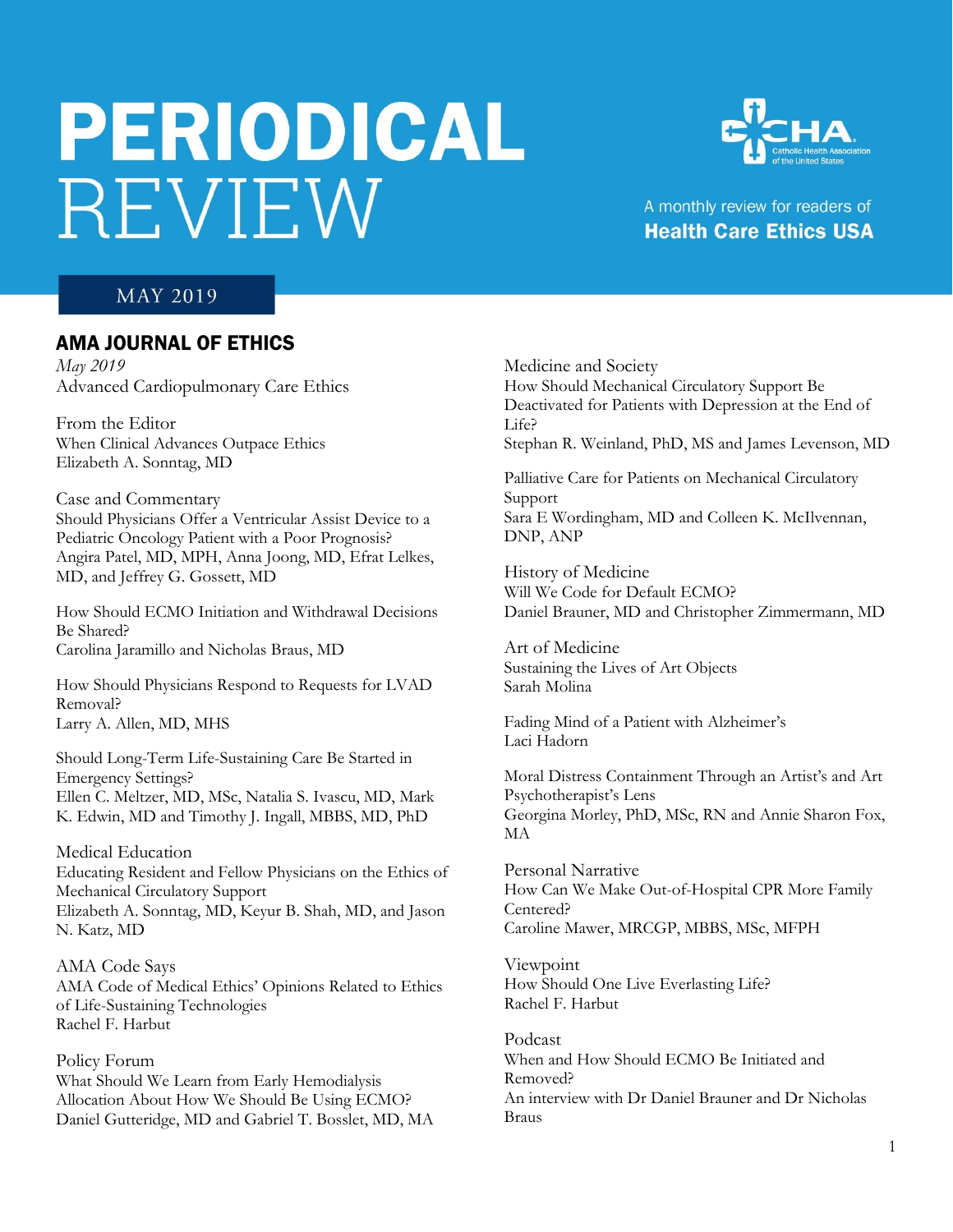# AMERICAN JOURNAL OF BIOETHICS

*May 2019* Editorials Why I Support Medicaid Expansion Office of the Governor of Kansas, Laura Kelly

Informed Consent: A Matter of Aspiration Since 1966 (At Least) Sarah Wieten, Jacob Blythe & David Magnus

Target Article Exploring Understanding of "Understanding": The Paradigm Case of Biobank Consent Comprehension Laura M. Beskow & Kevin P. Weinfurt

Article Commentary The Unbearable Requirement of Informed Consent Ellen Wright Clayton

The Value of Consent for Clinical Research Does Not Always Hinge on Understanding Neal W. Dickert

Ignorance Isn't Bliss: Retaining a Meaningful Comprehension Requirement for Consent to Research Paul S. Appelbaum

Moving from Understanding of Consent Conditions to Heuristics of Trust Michael M. Burgess & Kieran C. O'Doherty

Informed Consent Requires Understanding: Complete Disclosure Is Not Enough Thaddeus Mason Pope

Measuring Understanding and Respecting Trust in Biobank Consent T.J. Kasperbauer & Peter H. Schwartz

Being Polite: Why Biobank Consent Comprehension Is Neither a Requirement nor an Aspiration Berge Solberg & Lars Ursin

Understanding as an Ethical Aspiration in an Era of Digital Technology-Based Communication: An Analysis of Informed Consent Functions Stephanie A. Kraft, Nanibaa' A. Garrison & Benjamin S. Wilfond

Reciprocity and the Quest for Meaningful Disclosure Ma'n H. Zawati & Bartha Maria Knoppers

What Is Adequate Understanding? Gopal Sreenivasan

Rejecting "Understanding": An Ethical Proposal Whose Time Has Come Stephanie Solomon Cargill

Understanding (in) Consent for Governance Michael A. Lensink, Sarah N. Boers, Karin R. Jongsma & Annelien L. Bredenoord

Disruption, Diversity, and Global Biobanking Edwina Light, Miriam Wiersma, Lisa Dive, Ian Kerridge, Christine Critchley & Wendy Lipworth

Target Article Ethical Criteria for Health-Promoting Nudges: A Case-by-Case Analysis Bart Engelen

Article Commentary Context Matters—Why Nudging in the Clinical Context Is Still Different Søren Holm

In Defense of Nudging When the Stakes Are High Monica E. Lemmon & Peter A. Ubel

Easy Resistible, Means-Paternalist Nudging in the Clinical Context is an Untenable Proposal Thomas Ploug

On the Ethical Criteria for Health-Promoting Nudges: The Importance of Conceptual Clarity J. S. Blumenthal-Barby

When Going Beyond Gentle Nudges Is Legitimate Audrey R. Chapman

Are Corporations Nudging the Nudgers? Jonathan H. Marks

Nudges and Budges Karoly Majtenyi & Matthew Ruble

Social Psychological Theories and Nudges as Tools for Health Promotion Jackelyn B. Payne & Anne Moyer

A Nudge Toward Meaningful Choice Leah R. Fowler & Jessica L. Roberts

When a Push Becomes a Shove: Nudging in Elderly Care Tal Shachar & Dov Greenbaum

Nudging Good Samaritans: Opting Out of Organ Donation Kristel Clayville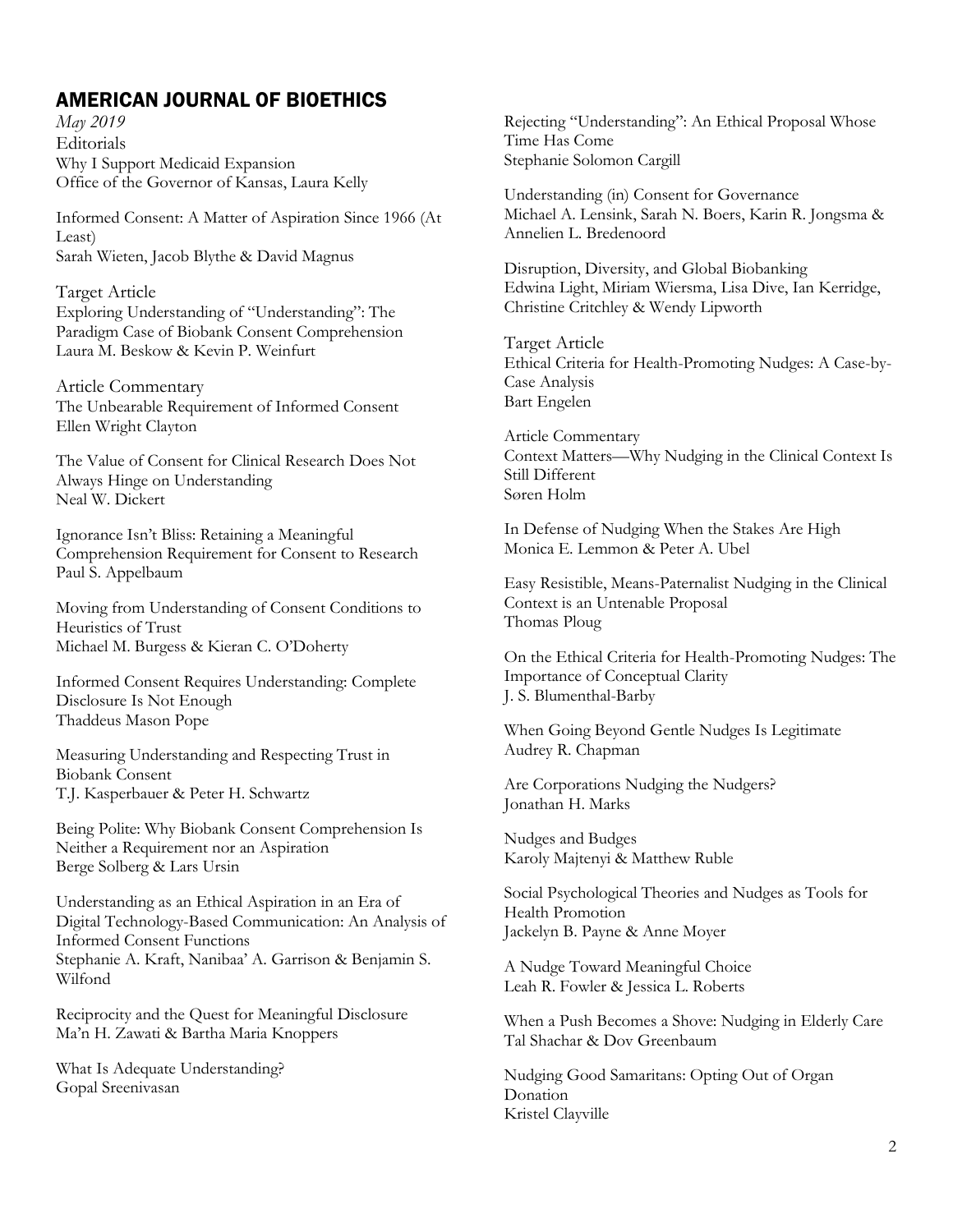Book Review Review of Sunita Puri, That Good Night: Life and Medicine in the Eleventh Hour Jori Felice Bogetz & Danielle F. Jonas

# CAMBRIDGE QUARTERLY OF HEALTHCARE ETHICS

*April 2019* Special Section: Health, Morality, and Moralism

Select Editorial: Dogmas, Stigmas, and Questionable Arguments for Better Health

Editorial: Dogmas, Stigmas, and Questionable Arguments for Better Health Johanna Ahola-Launonen, Tuija Takala, Matti Häyry

Health as the Moral Principle of Post-Genomic Society: Data-Driven Arguments Against Privacy and Autonomy Karoliina Snell

Reconsidering the Moralization of Health: Practices Versus Concepts, and What We Can Learn from Evidence-based Research S. Joshua Thomas

Genetic Moralism and Health Tuija Takala

Justice and the Possibility of Good Moralism in Bioethics Matti Häyry

Bioethical Issues and Secondary Prevention for Nonoffending Individuals with Pedophilia Ainslie Heasman, Thomas Foreman

The Irish Healthcare System: A Morality Tale Patrick Heavey

The Dictates of Conscience: Can They Justify Conscientious Refusals in Healthcare Contexts? Mary Carman

Responses and Dialogue Discriminatory Conscientious Objections in Healthcare: A Response to Ancell and Sinnott-Armstrong Katrien Devolder

# CHICAGO STUDIES

*Fall/Winter 2018/2019* Understanding the Roots of "Race" and Racism in U.S. Society: A Historical and Sociological Perspective Elizabeth Y. Sung, Ph.D.

The Great Debates Choosing to Stop a Heart: The Ethical Status of Deactivating an Implantable Cardiac Device

Response to Open Peer Commentaries: When Is It Ethical for Physician-Investigators to Seek Consent from Their

Stephanie R. Morain, Steven Joffe & Emily A. Largent

D. Micah Hester, Alissa Swota

Correspondence

Own Patients?

A Moral Argument against Turning Off an Implantable Cardiac Device: Why Deactivation Is a Form of Killing, Not Simply Allowing a Patient to Die Thomas S. Huddle

Unlike Diamonds, Defibrillators Aren't Forever: Why It Is Sometimes Ethical to Deactivate Cardiac Implantable Electrical Devices Daniel P. Sulmasy, Mariele A. Courtois

Reply to Sulmasy/Courtois: Why it is Sometimes Unethical to Deactivate Cardiac Implantable Electrical Devices Thomas S. Huddle

Why the Common-Sense Distinction between Killing and Allowing-to-Die Is So Easy to Grasp but So Hard to Explain Daniel P. Sulmasy, Mariele A. Courtois

Last Words: Seeking Understanding, If Not Agreement, on Killing and Allowing-to-Die Thomas S. Huddle

Bioethics Education The Use of Narratives in Graduate Bioethics Education Susan E. Zinner

Bioethics and Information Technology Learning to Regulate Learning Healthcare Systems Jan Piasecki, Vilius Dranseika

Perspective Duty, Empathy, and Hierarchy: Healing "Difficult Patients" Danish Zaidi

Agape and Eros and "The Logic of Scriptural Discourse": Toward Conceptual Clarification Elizabeth Y. Sung, Ph.D.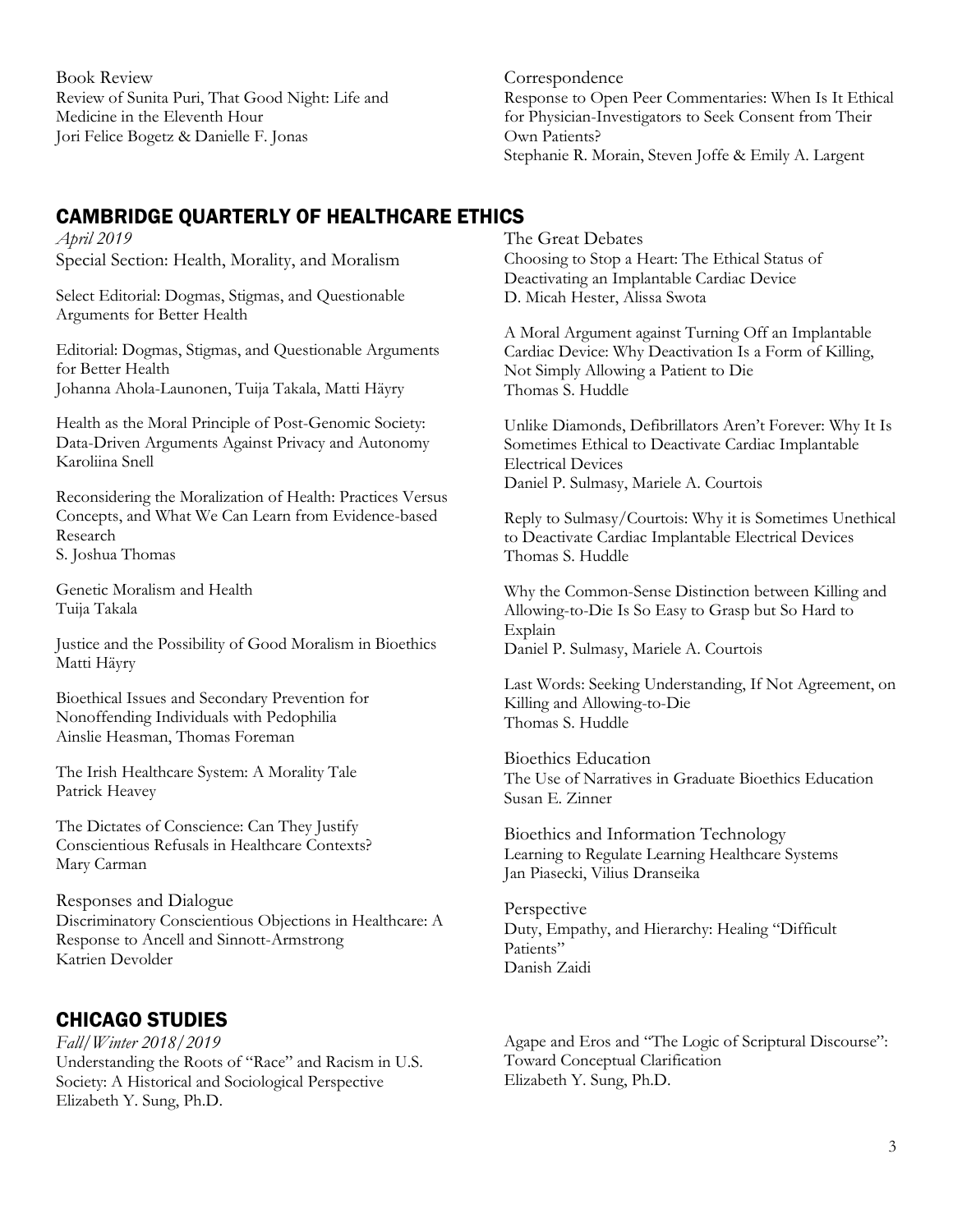In the Sanctuary but Not of the Sanctuary: Liturgical Reflections on the Identity and Life of a Deacon as Cleric Fr. Thomas A. Baima, S.T.D.

## ETHICS & MEDICS

*May 2019*  Safe Injection Sites and the Ethic of Harm Reduction Scott R. Lefor

# HEALTH AFFAIRS

*May 2019*  Editor-in-Chief Social Determinants, Children, And More Alan R. Weil

Leading to Health Preventing Sepsis by Reimagining Systems and Engaging Patients Charlotte Huff

#### Research Article

The Culture of Health in Early Care and Education: Workers' Wages, Health, And Job Characteristics Jennifer J. Otten, Victoria A. Bradford, Bert Stover, Heather D. Hill, Cynthia Osborne, Katherine Getts, and Noah Seixas

Infants Exposed to Homelessness: Health, Health Care Use, And Health Spending from Birth to Age Six Robin E. Clark, Linda Weinreb, Julie M. Flahive, and Robert W. Seifert

Family Resilience and Connection Promote Flourishing Among US Children, Even Amid Adversity Christina D. Bethell, Narangerel Gombojav, and Robert C. Whitaker

Uncertainty About DACA May Undermine Its Positive Impact on Health for Recipients and Their Children Caitlin Patler, Erin Hamilton, Kelsey Meagher, and Robin Savinar

New Evidence of The Nexus Between Neighborhood Violence, Perceptions of Danger, and Child Health Dylan B. Jackson, Chad Posick, and Michael G. Vaughn

Twenty Years of School-Based Health Care Growth and Expansion

Hayley E. Love, John Schlitt, Samira Soleimanpour, Nirmita Panchal and Caroline Behr

Medicaid Investments to Address Social Needs in Oregon And California

Hugh Alderwick, Carlyn M. Hood-Ronick, and Laura M. Gottlieb

Cleric in the World Fr. Thomas A. Baima, S.T.D.

Loss of SNAP Is Associated with Food Insecurity and Poor Health in Working Families with Young Children Stephanie Ettinger de Cuba , Mariana Chilton , Allison Bovell-Ammon , Molly Knowles , Sharon M. Coleman , Maureen M. Black , John T. Cook , Diana Becker Cutts , Patrick H. Casey , Timothy C. Heeren , and Deborah A. Frank

Limited Medigap Consumer Protections Are Associated with Higher Reenrollment in Medicare Advantage Plans David J. Meyers, Amal N. Trivedi, and Vincent Mor

Why Do Accountable Care Organizations Leave the Medicare Shared Savings Program? William K. Bleser, Robert S. Saunders, David B. Muhlestein, and Mark McClellan

Using External Reference Pricing in Medicare Part D to Reduce Drug Price Differentials with Other Countries So-Yeon Kang, Michael J. DiStefano, Mariana P. Socal, and Gerard F. Anderson

An Insurer's Program to Incentivize Generic Oncology Drugs Did Not Alter Treatment Patterns or Spending on Care

Laura Yasaitis, Atul Gupta, Craig Newcomb, Era Kim, Lee Newcomer, and Justin Bekelman

Zero-Premium Health Insurance Plans Became More Prevalent in Federal Marketplaces In 2018 Douglas Keith Branham, and Thomas DeLeire

Insurance-Based Disparities in Access, Utilization, And Financial Strain for Adults with Psychological Distress Ryan M. McKenna, Jessie Kemmick Pintor, and Mir M. Ali

China's Health Expenditure Projections To 2035: Future Trajectory and the Estimated Impact of Reforms Tiemin Zhai, John Goss, Tania Dmytraczenko, Yuhui Zhang, Jinjing Li, and Peipei Chai

A Culture of Openness Is Associated with Lower Mortality Rates Among 137 English National Health Service Acute Trusts Veronica Toffolutti and David Stuckler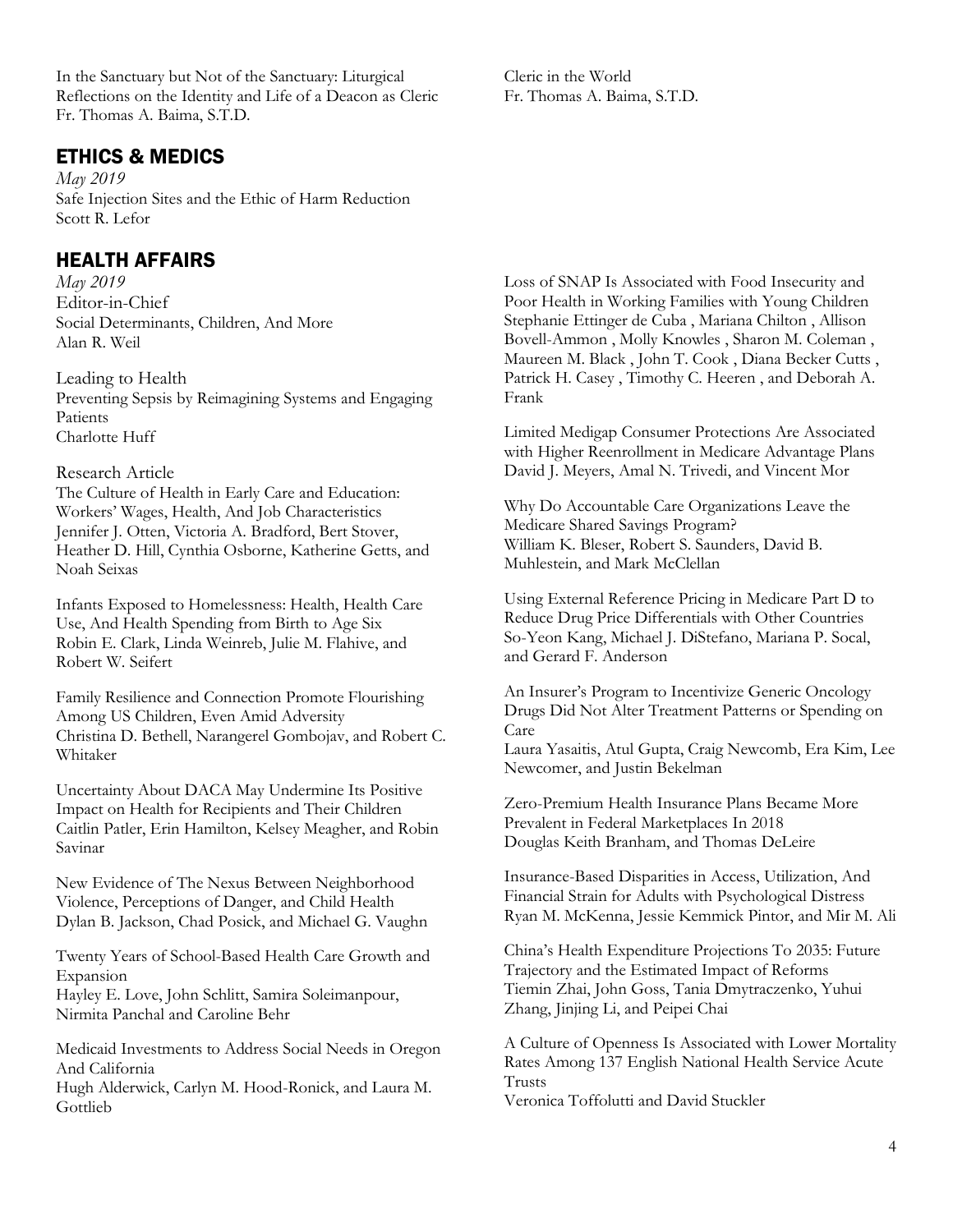The Forgotten Middle: Many Middle-Income Seniors Will Have Insufficient Resources for Housing and Health Care Caroline F. Pearson, Charlene C. Quinn, Sai Loganathan, A. Rupa Datta, Beth Burnham Mace, and David C. Grabowski

#### Perspective

What Can Be Done to Better Support Older Adults to Age Successfully in Their Homes and Communities? Christopher Herbert, and Jennifer H. Molinsky

Challenges for Middle-Income Elders in An Aging Society John W. Rowe and The Research Network on an Aging Society

# JOURNAL OF MEDICAL ETHICS

*May 2019*  The Concise Argument The concise argument: the importance of consent and choice John McMillan

Current Controversy Needs must: living donor liver transplantation from an HIV-positive mother to her HIV-negative child in Johannesburg, South Harriet Rosanne Etheredge, June Fabian, Mary Duncan, Francesca Conradie, Caroline Tiemessen, Jean Botha

Original Research The biobank consent debate: Why 'meta-consent' is not the solution? Neil C Manson

The biobank consent debate: why 'meta-consent' is still the solution! Thomas Ploug, Soren Holm

Informed consent for functional MRI research on comatose patients following severe brain injury: balancing the social benefits of research against patient autonomy Tommaso Bruni, Mackenzie Graham, Loretta Norton, Teneille Gofton, Adrian M Owen, Charles Weijer

The Two tragedies argument William Simkulet

Canadian neurosurgeons' views on medical assistance in dying (MAID): a cross-sectional survey of Canadian Neurosurgical Society (CNSS) members Alwalaa Althagafi, Chris Ekong, Brian W Wheelock, Richard Moulton, Peter Gorman, Kesh Reddy, Sean Christie, Ian Fleetwood, Sean Barry

Narrative Matters Recognizing Trauma in the Healer Mary C. Vance

Datawatch Medicare Beneficiaries' Exposure to Fraud and Abuse Perpetrators Lauren Hersch Nicholas, Jodi Segal, Caroline Hanson, Kevin Zhang, and Matthew D. Eisenberg

Grantwatch Oral Health Care: What Foundations Are Supporting

**Letters** Medical Cannabis Use

We don't need unilateral DNRs: taking informed nondissent one step further Diego Real de Asúa, Katarina Lee, Peter Koch, Inmaculada de Melo-Martín, Trevor Bibler

Differential payment to research participants in the same study: an ethical analysis Govind Persad, Holly Fernandez Lynch, Emily Largent

Extended Essays Obesity, equity and choice Timothy M Wilkinson

Equity and preventive regulations Elizabeth Fenton

Should the deceased be listed as authors? Gert Helgesson, William Bülow, Stefan Eriksson, Tove E Godskesen

Ethics of crisis sedation: questions of performance and consent Nathan Emmerich, Bert Gordijn

#### Student Essay

Is it ethical to provide IVF add-ons when there is no evidence of a benefit if the patient requests it? Mila Stefanova Zemyarska

#### Response

In response to Ballantyne and Schaefer's 'Consent and the ethical duty to participate in health data research' Nilay Hepgul, Katherine E Sleeman, Alice M Firth, Anna Johnston, James T H Teo, William Bernal, Richard J B Dobson, Irene J Higginson

Taxonomy of justifications for consent waivers: When and why are public views relevant? Angela Ballantyne, G Owen Scaefer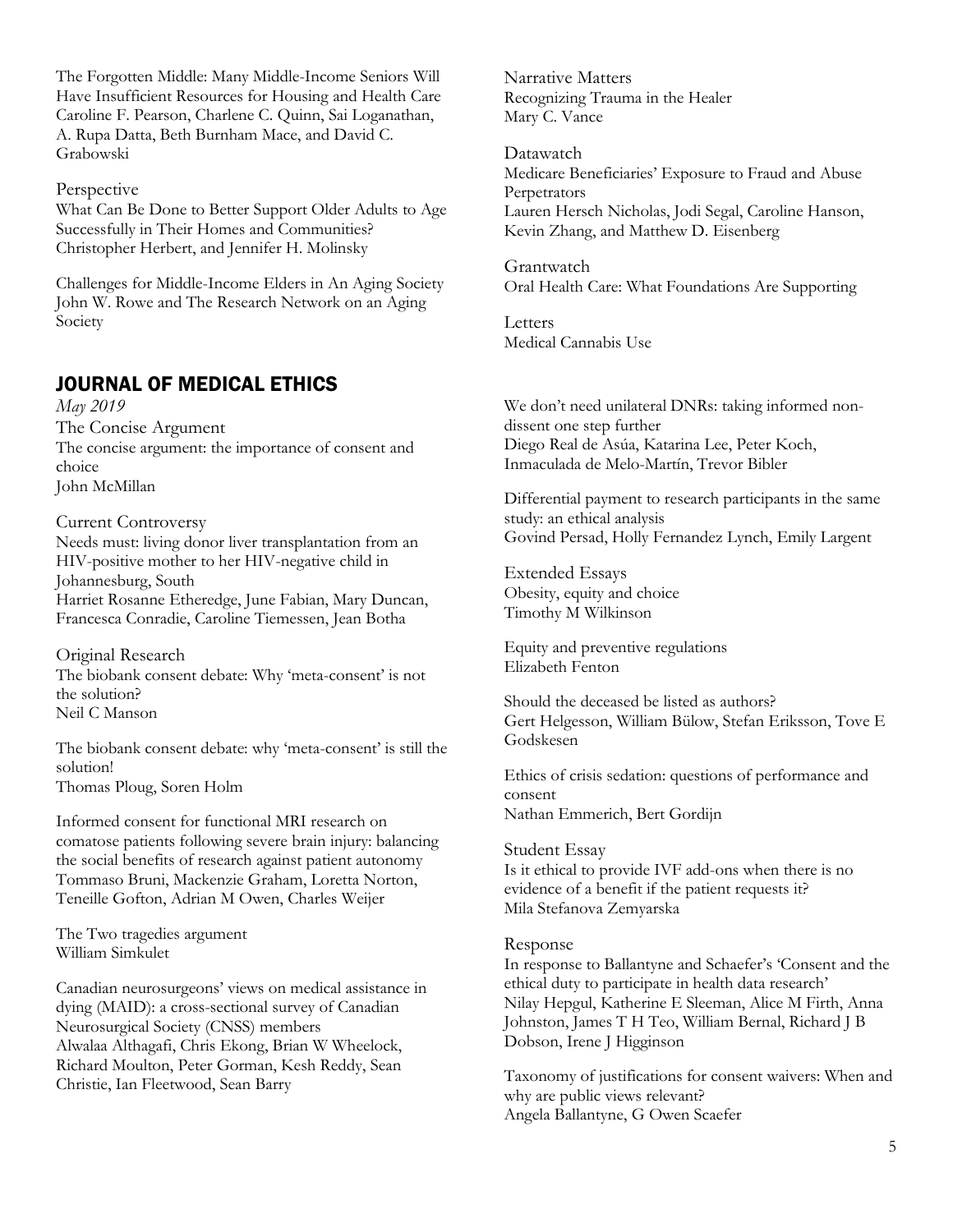# JOURNAL OF THE AMERICAN MEDICAL ASSOCIATION

*May 7, 2019* Original Investigation

Effect of Trans-Nasal Evaporative Intra-Arrest Cooling on Functional Neurologic Outcome in Out-of-Hospital Cardiac Arrest: The PRINCESS Randomized Clinical Trial Per Nordberg, MD, PhD; Fabio Silvio Taccone, MD, PhD; Anatolij Truhlar, MD, PhD; et al.

Effect of a Single Aspirin Dose Prior to Fecal Immunochemical Testing on Test Sensitivity for Detecting Advanced Colorectal Neoplasms: A Randomized Clinical Trial

Hermann Brenner, MD, MPH; Silvia Calderazzo, PhD; Thomas Seufferlein, MD; et al.

Effect of Aclidinium Bromide on Major Cardiovascular Events and Exacerbations in High-Risk Patients with Chronic Obstructive Pulmonary Disease: The ASCENT-COPD Randomized Clinical Trial Robert A. Wise, MD; Kenneth R. Chapman, MD; Benjamin M. Scirica, MD; et al.

Association of Gestational Weight Gain with Adverse Maternal and Infant Outcomes LifeCycle Project-Maternal Obesity and Childhood Outcomes Study Group

Research Letter

Prevalence of Alcoholic Fatty Liver Disease Among Adults in the United States, 2001-2016 Terrence Wong, MD; Katherine Dang, MAS; Sanah Ladhani, MD; et al.

Viewpoint The Implications of "Medicare for All" for US Hospitals Kevin A. Schulman, MD; Arnold Milstein, MD

Ensuring Equity and Justice in the Care and Outcomes of Patients with Cancer Blase N. Polite, MD; Abbe R. Gluck, JD; Otis W. Brawley, MD

Closing the Gender Wage Gap and Achieving Professional Equity in Medicine Maryam M. Asgari, MD, MPH; Phyllis L. Carr, MD; Carol K. Bates, MD

Reimagining Health—Flourishing Tyler J. VanderWeele, PhD; Eileen McNeely, PhD, NP; Howard K. Koh, MD, MPH

A Piece of My Mind History Taking in the Anatomy Lab Bethany Kette, BA

Editorial

US Health Policy—2020 and Beyond: Introducing a New JAMA Series Karen E. Joynt Maddox, MD, MPH; Howard Bauchner, MD; Phil B. Fontanarosa, MD, MBA

Translating Protective Hypothermia During Cardiac Arrest into Clinical Practice Karen G. Hirsch, MD; Clifton W. Callaway, MD, PhD

Women's Health: A New JAMA Clinical Insights Series Carolyn J. Crandall, MD, MS; Edward Livingston, MD

JAMA Insights Treatment of Nonmetastatic Breast Cancer Kathryn J. Ruddy, MD, MPH; Patricia A. Ganz, MD

JAMA Clinical Challenge Irregular Lipomatous Extremity Tumor Danielle S. Graham, MD, MBA; Brian E. Kadera, MD; Fritz C. Eilber, MD

From the Medical Letter on Drugs and Therapeutics Cardiovascular Benefits of SGLT2 Inhibitors and GLP-1 Receptor Agonists in Type 2 Diabetes

Editor's Note Prepregnancy Body Mass Index, Weight Gain During Pregnancy, and Health Outcomes Mary M. McDermott, MD; Linda Brubaker, MD

Medical News & Perspectives High-Fiber Diet Might Protect Against Range of **Conditions** How Do Multiple Symptoms Really Affect Older Adults?

News from the Food and Drug Administration Efforts to Improve Mammography Highlight Breast Density New Device for Patients with Heart Failure Caution Accompanies New MS Drug

The JAMA Forum Doing Health Reform Better: Listening to the Public Andy Slavitt, MBA

Bench to Bedside Fever Induces a Molecular Homing Response in Immune Cells During Infection Tracy Hampton, PhD

Comment & Response Prophylactic Hypothermia for Severe Traumatic Brain Injury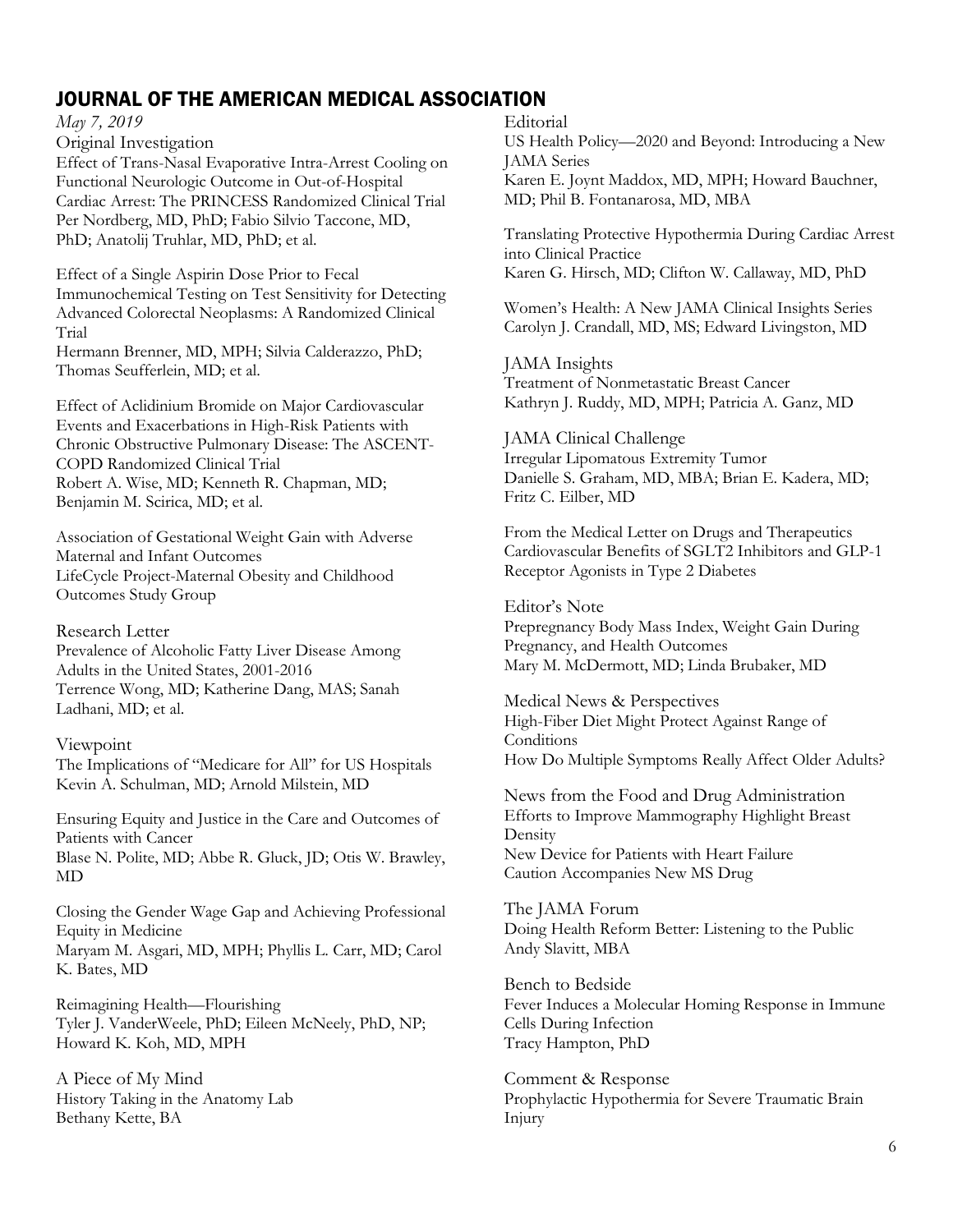Racial Disparities in Low-Risk Prostate Cancer Transparent Disclosure of Conflicts of Interest Group Purchasing Organizations and Costs

Poetry and Medicine Bouquet John Patrick Murray, MD

#### *May 14, 2019*

#### Original Investigation

Effect of Restriction of the Number of Concurrently Open Records in an Electronic Health Record on Wrong-Patient Order Errors: A Randomized Clinical Trial Jason S. Adelman, MD, MS; Jo R. Applebaum, MPH; Clyde B. Schechter, MD, MA; et al.

Association of Unrecognized Obstructive Sleep Apnea with Postoperative Cardiovascular Events in Patients Undergoing Major Noncardiac Surgery Matthew T. V. Chan, MBBS, PhD; Chew Yin Wang, MBChB; Edwin Seet, MBBS, MMed; et al.

Association of a Beverage Tax on Sugar-Sweetened and Artificially Sweetened Beverages with Changes in Beverage Prices and Sales at Chain Retailers in a Large Urban Setting Christina A. Roberto, PhD; Hannah G. Lawman, PhD; Michael T. LeVasseur, PhD, MPH; et al.

#### Research Letter

Postpublication Metrics of Randomized Clinical Trials with and Without Null Findings Stuart B. Murray, PhD; James A. Heathers, PhD; Rebecca M. Schauer, BA; et al.

#### Viewpoint

From Distrust to Building Trust in Clinician-Organization Relationships Mary Jane Kornacki, MS; Jack Silversin, DMD, DrPH; Dave A. Chokshi, MD, MSc

Building Trust Between the Government and Clinicians: Person to Person and Organization to Organization Peter V. Lee, JD; Donald Berwick, MD; Christine A. Sinsky, MD

Long-lasting Consequences of Gun Violence and Mass Shootings Ali Rowhani-Rahbar, MD, MPH, PhD; Douglas F.

Zatzick, MD; Frederick P. Rivara, MD, MPH

Health Insurance and Mobile Health Devices: Opportunities and Concerns Inbar Raber, MD; Cian P. McCarthy, MB, BCh, BAO; Robert W. Yeh, MD

JAMA Revisited To Seek, per Chance to Find

JAMA Patient Page Necrotizing Soft Tissue Infections Ioana Baiu, MD, MPH; Kristan Staudenmayer, MD

A Piece of My Mind Listen to Your Heart Jay R. Kostman, MD

Editorial

Restricting the Number of Open Patient Records in the Electronic Health Record: Is the Record Half Open or Half Closed? Robert M. Wachter, MD; Sara G. Murray, MD, MAS; Julia Adler-Milstein, PhD

Unrecognized Obstructive Sleep Apnea and Postoperative Cardiovascular Complications: A Wake-up Call Dennis Auckley, MD; Stavros Memtsoudis, MD, PhD, MBA

Sugar-Sweetened Beverage Taxes: Emerging Evidence on a New Public Health Policy Kristine A. Madsen, MD, MPH; James Krieger, MD, MPH; Xavier Morales, PhD, MRP

#### Review

Management of Preexisting Diabetes in Pregnancy: A Review Anastasia-Stefania Alexopoulos, MBBS; Rachel Blair, MD; Anne L. Peters, MD

#### JAMA Insights

What Are Polygenic Scores and Why Are They Important? Leo P. Sugrue, MD, PhD; Rahul S. Desikan, MD, PhD

JAMA Clinical Guidelines Synopsis Diagnosis and Management of Crohn Disease Lauren Feld, MD; Laura R. Glick, BA; Adam S. Cifu, MD

Medical News & Perspectives The Arts Dispel Medical Students' Qualms About Dementia Wild Health: Dogs and Bats and Chickens, Oh My!

The JAMA Forum Democrats Ponder Options: Medicare for All, Medicare for More, or Strengthening the ACA Gail Wilensky, PhD

News from the Centers for Disease Control and Prevention TB at Record Low in US HIV Underdiagnosed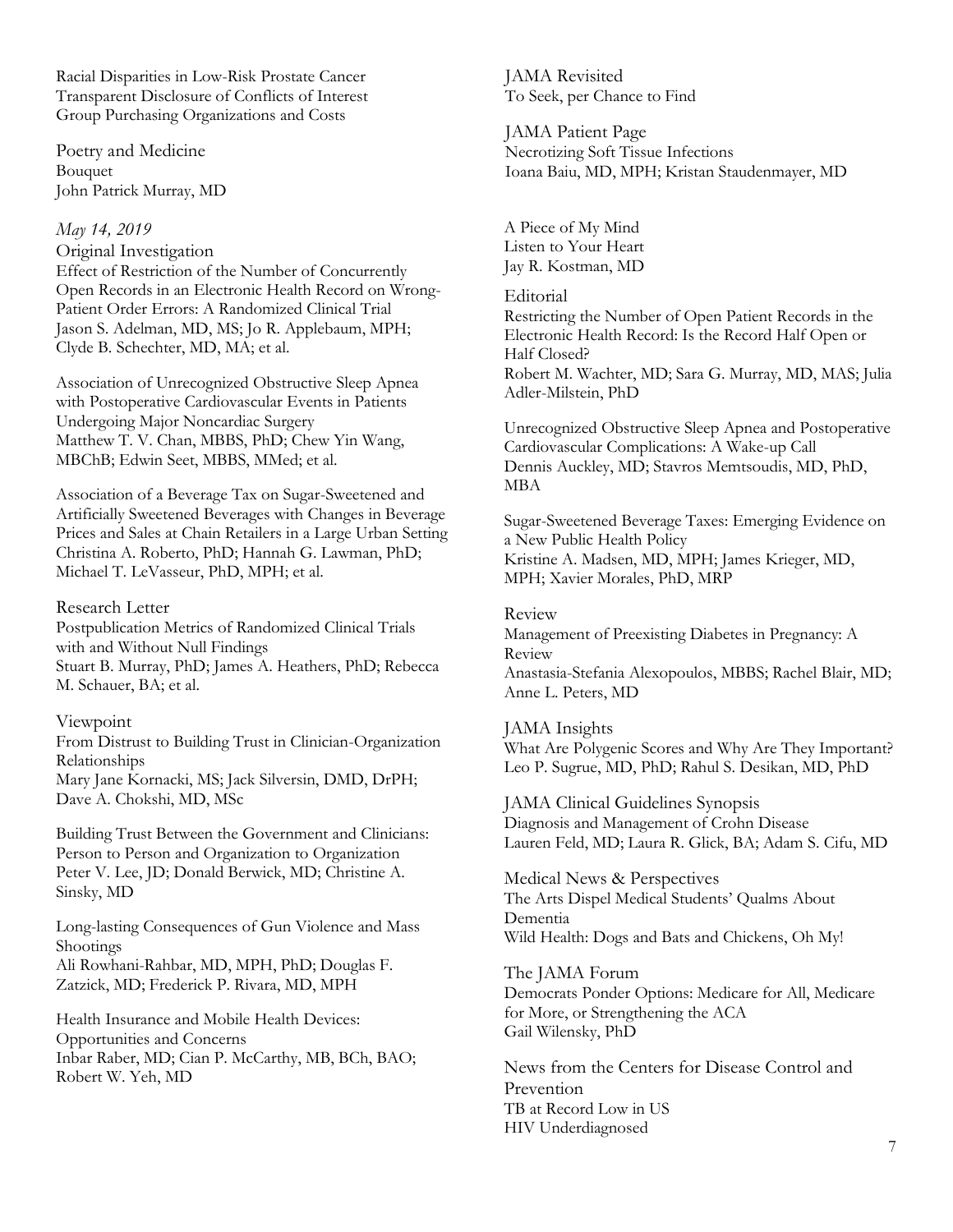Bioetch Innovations AI Identifies Implanted Cardiac Devices Novel Nanochip Paves Way for Early Ovarian Cancer **Detection** Off-the-Shelf Bioengineered Blood Vessels Tested in Trails

Poetry and Medicine Love Poem Without Wheat Theresa Burns

#### *May 21, 2019*

Original Investigation Effect of Initial Management with Aflibercept vs Laser Photocoagulation vs Observation on Vision Loss Among Patients with Diabetic Macular Edema Involving the Center of the Macula and Good Visual Acuity: A Randomized Clinical Trial Carl W. Baker, MD; Adam R. Glassman, MS; Wesley T. Beaulieu, PhD; et al.

Trends in Levels of Lipids and Apolipoprotein B in US Youths Aged 6 to 19 Years, 1999-2016 Amanda M. Perak, MD, MS; Hongyan Ning, MD, MS; Brian K. Kit, MD, MPH; et al.

Association of Changes in Air Quality with Incident Asthma in Children in California, 1993-2014 Erika Garcia, PhD; Kiros T. Berhane, PhD; Talat Islam, PhD; et al.

Association of Household Income with Life Expectancy and Cause-Specific Mortality in Norway, 2005-2015 Jonas Minet Kinge, PhD; Jørgen Heibø Modalsli, PhD; Simon Øverland, PhD; et al.

#### Research Letter

Trends in Incidence and Stage at Diagnosis of Colorectal Cancer in Adults Aged 40 Through 49 Years, 1975-2015 Reinier G. S. Meester, PhD; Ajitha Mannalithara, PhD; Iris Lansdorp-Vogelaar, PhD; et al.

#### Viewpoint

Counteracting Health Misinformation: A Role for Medical Journals? Paul W. Armstrong, MD; C. David Naylor, MD, DPhil

Measuring What Matters in Diabetes Rene Rodriguez-Gutierrez, MD, MSc; Rozalina G. McCoy, MD, MS

JAMA Revisited Narcotic Drug Addiction as Regulated by a State Department of Health Thomas S. Blair, M.D.

JAMA Patient Page Rib Fractures Ioana Baiu, MD, MPH; David Spain, MD

Comment & Response High-Flow Oxygen Therapy for Respiratory Failure in Immunocompromised Patients Acute Kidney Injury Related to Sepsis Patient-Centered Performance Metrics

Resurgence in Diabetes-Related Complications Edward W. Gregg, PhD; Israel Hora, PhD; Stephen R. Benoit, MD

Direct-to-Consumer Genetic Testing and Potential Loopholes in Protecting Consumer Privacy and Nondiscrimination Rachele M. Hendricks-Sturrup, DHSc, MSc, MA; Anya E. R. Prince, JD, MPP; Christine Y. Lu, PhD, MSc

A Piece of My Mind Systole and Diastole, Strength and Openness Colleen M. Farrell, MD

**Editorial** Patients with Good Vision and Diabetic Macular Edema Involving the Center of the Macula: To Treat or Not to Treat? Emily Y. Chew, MD

Air Pollution Exposure and Asthma Incidence in Children: Demonstrating the Value of Air Quality Standards George D. Thurston, ScD; Mary B. Rice, MD, MPH

JAMA Insights Metformin in 2019 James Flory, MD, MSCE; Kasia Lipska, MD, MHS

JAMA Clinical Guidelines Synopsis Diagnosis and Management of Thyroid Disease During Pregnancy and the Postpartum Period Laura T. Dickens, MD; Adam S. Cifu, MD; Ronald N. Cohen, MD

JAMA Clinical Challenge Fever, Rash, and Migratory Polyarthralgias David C. Gaston, MD, PhD; David R. Peaper, MD, PhD; Sonali D. Advani, MBBS, MPH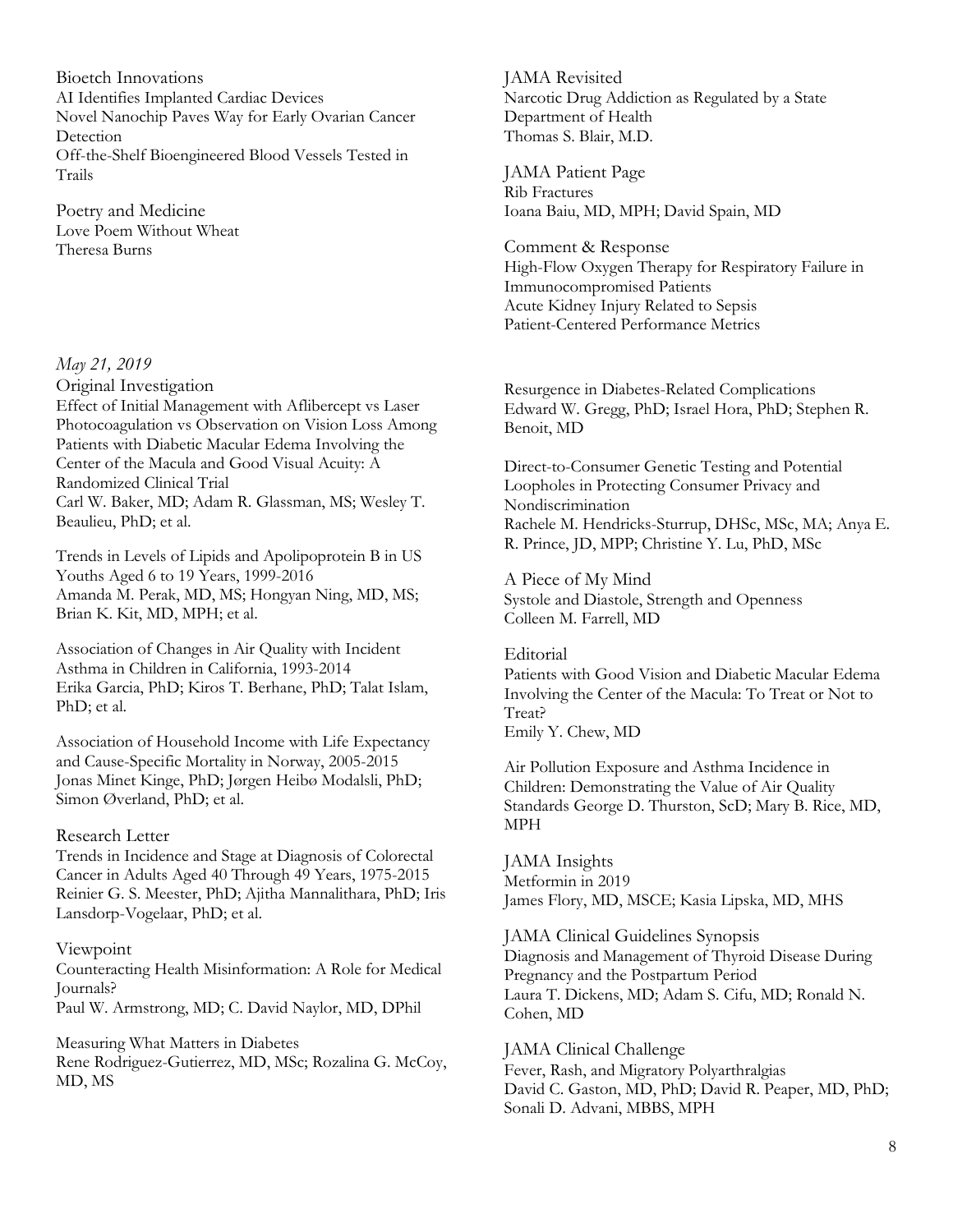Medical News & Perspective Does Skipping Breakfast Lead to Weight Loss or Weight Gain? A Day in the Life: Adventures of a Wilderness Medicine Physician

News from the Food and Drug Administration Two-Drug Regimen for HIV Precision Approach to Bladder Cancer Caution with New Osteoporosis Drug

#### Global Health

Hugh Swath of North Korea Faces the Threat of Hunger Water and Sanitation Deficits Take a Troll in Armed **Conflict** 

Sky-High Mortality Rates from Cesarean Delivery in Africa

*May 28, 2019*

Original Investigation

Effect of Laparoscopic vs Open Distal Gastrectomy on 3- Year Disease-Free Survival in Patients With Locally Advanced Gastric Cancer: The CLASS-01 Randomized Clinical Trial

Jiang Yu, MD; Changming Huang, MD; Yihong Sun, MD; et al.

Effect of a Recombinant Human Soluble Thrombomodulin on Mortality in Patients with Sepsis-Associated Coagulopathy: The SCARLET Randomized Clinical Trial Jean-Louis Vincent, MD, PhD; Bruno Francois, MD; Igor

Zabolotskikh, MD, PhD; et al.

Derivation, Validation, and Potential Treatment Implications of Novel Clinical Phenotypes for Sepsis Christopher W. Seymour, MD, MSc; Jason N. Kennedy, MS; Shu Wang, MS; et al.

#### Research Letter

Specialty Drug Pricing and Out-of-Pocket Spending on Orally Administered Anticancer Drugs in Medicare Part D, 2010 to 2019 Stacie B. Dusetzina, PhD; Haiden A. Huskamp, PhD; Nancy L. Keating, MD, MPH

Penalties and Rewards for Safety Net vs Non–Safety Net Hospitals in the First 2 Years of the Comprehensive Care for Joint Replacement Model Caroline P. Thirukumaran, MBBS, MHA, PhD; Laurent G. Glance, MD; Xueya Cai, PhD; et al.

A Piece of My Mind Metronome Sara R. Zaidi, MD

Poetry and Medicine One Syllable Julie Dunlop

JAMA Revisited Minor Comments

JAMA Patient Page Epiglottitis Ioana Baiu, MD, MPH; Elliot Melendez, MD

Comment & Response Meta-analysis of Opioids for Chronic Pain Self-medication as Part of Self-management Plans for Patients With COPD Need for Randomized Trials to Support Procedural Interventions

Viewpoint Treatment of Patients with Psychogenic Nonepileptic Attacks Benjamin Tolchin, MD, MS; Steve Martino, PhD; Lawrence J. Hirsch, MD

Safe Vaccinations for a Healthy Nation: Increasing US Vaccine Coverage Through Law, Science, and Communication Lawrence O. Gostin, JD; Scott C. Ratzan, MD, MPA, MA; Barry R. Bloom, PhD

Is It Time for Safeguards in the Adoption of Robotic Surgery?

Kyle H. Sheetz, MD, MSc; Justin B. Dimick, MD, MPH

Health Concerns in Urban SlumsA Glimpse of Things to Come?

Allen G. P. Ross, MD, PhD, DSc, FRCP(Edin), FRCPath, FACTM; Khalequ Zaman, MBBS, PhD; John D. Clemens, MD

Serving Individuals and Populations Within Integrated Health Systems: A Bridge Too Far? Hamilton Moses III, MD; David H. M. Matheson, JD, MBA; George Poste, DVM, PhD, FRS

#### Editorial

Recombinant Human Soluble Thrombomodulin in Patients with Sepsis-Associated Coagulopathy: Another Negative Sepsis Trial? Tom van der Poll, MD, PhD

New Phenotypes for Sepsis: The Promise and Problem of Applying Machine Learning and Artificial Intelligence in Clinical Research William A. Knaus, MD; Richard D. Marks, JD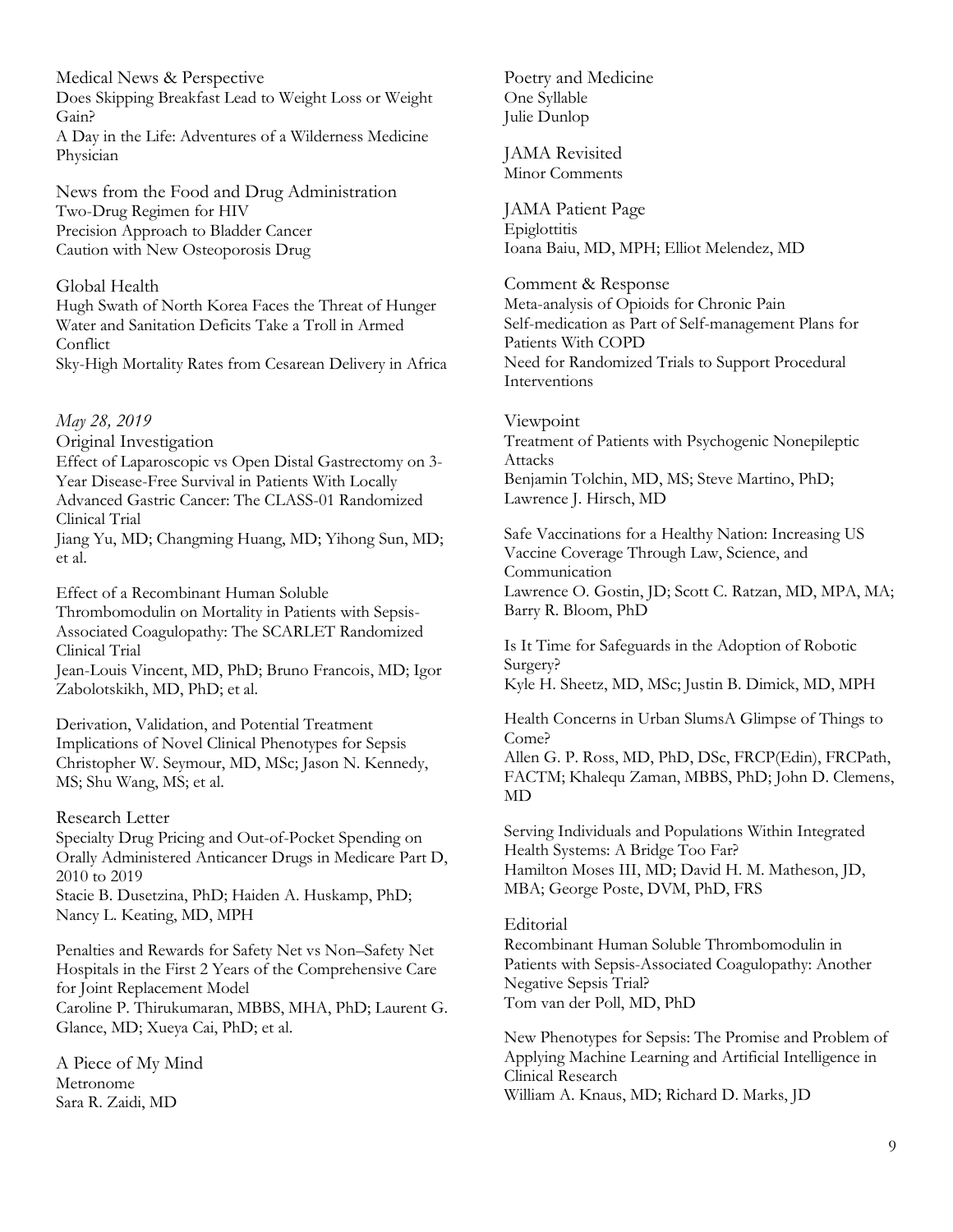JAMA Insights Women's Health Cervical Cancer Screening: More Choices in 2019 George F. Sawaya, MD; Karen Smith-McCune, MD, PhD; Miriam Kuppermann, PhD, MPH

Active Surveillance of Low-Risk Thyroid Cancer Kyle A. Zanocco, MD, MS; Jerome M. Hershman, MD, MS; Angela M. Leung, MD, MSc

JAMA Clinical Guidelines Synopsis Colorectal Cancer Screening Nina Gupta, MD; Sonia S. Kupfer, MD; Andrew M. Davis, MD, MPH

Medical News & Perspectives Study Puts Eggs and Dietary Cholesterol Back on the Radar Nearly All Medications Contain Potentially Allergenic Inactive Ingredients, Analysis Shows

The JAMA Forum Practical Steps to Make Health Care Better David M. Cutler, PhD

News from the Centers for Disease Control and Prevention Office-Related COPD Kratom-Related Deaths

# LINACRE QUARTERLY

*February 2019* **Editorial** A New Year and New Features for The Linacre Quarterly Barbara Golder

From the Past Who Speaks for the Fetus Eugene F. Diamond, MD

On Being a Catholic Physician Why Is Faith Important for Physicians during Discernment and Formation? Kelly M. Schuering, BA, Kathleen Anthony, BS, Logan LeBlanc, MD, Brittany Gatta, MD Brittany Gatta

Ministering to Suffering Families within Our Practices: A Useful Template Paul A. Carpentier, MD, CFCMC

Reprint Humanae Vitae (On the Regulation of Birth) Pope Paul, VI

Clinical Trials Update TAVR vs Surgery in Low-Risk Patients Persistent Hashimoto Symptoms Abate with Thyroidectomy CBT for Body Dysmorphic Disorder More Folic Acid for Pregnant Smokers

Health Agencies Update Scientists Restore Some Functions in Slaughtered Pig Brains Studies Needed to Determine Costs of Untreated Behavioral Conditions Medicare Advantage Expands Telehealth Services

Poetry and Medicine Drift Malini M. Gandhi, BS

JAMA Revisited Science and Surgery

JAMA Patient Page Enteral Nutrition Ioana Baiu, MD, MPH; David A. Spain, MD

Comment & Response Aircraft Cabin Hypoxia and Adverse Medical Events Approach to Evaluation of Multiple Liver Lesions Fibrinolytic Therapy to Reduce Microvascular Obstruction After Myocardial Infarction

Articles Redefining Direct and Indirect Abortions through "The Perspective of the Acting Person": A Misreading of Veritatis Splendor Irene Alexander, MA, PhD

Opioids, (Non)-medical Marijuana, and the Cult of the Body Ethan Schimmoeller

Gestational Surrogacy: Current View Justo Aznar, MD, PhD, Miriam Martínez Peris, PhD

Response of One Man of Science to Humanae Vitae Joan C. Clements, Mary D. Walsh, MBBS, FRACGP, Paschal M. Corby, OFM Conv., MBBS, BTheol, STL, STD (JPII Rome)

Original Research Transhumanist Medicine: Can We Direct Its Power to the Service of Human Dignity? Renée Mirkes, OSF, PhD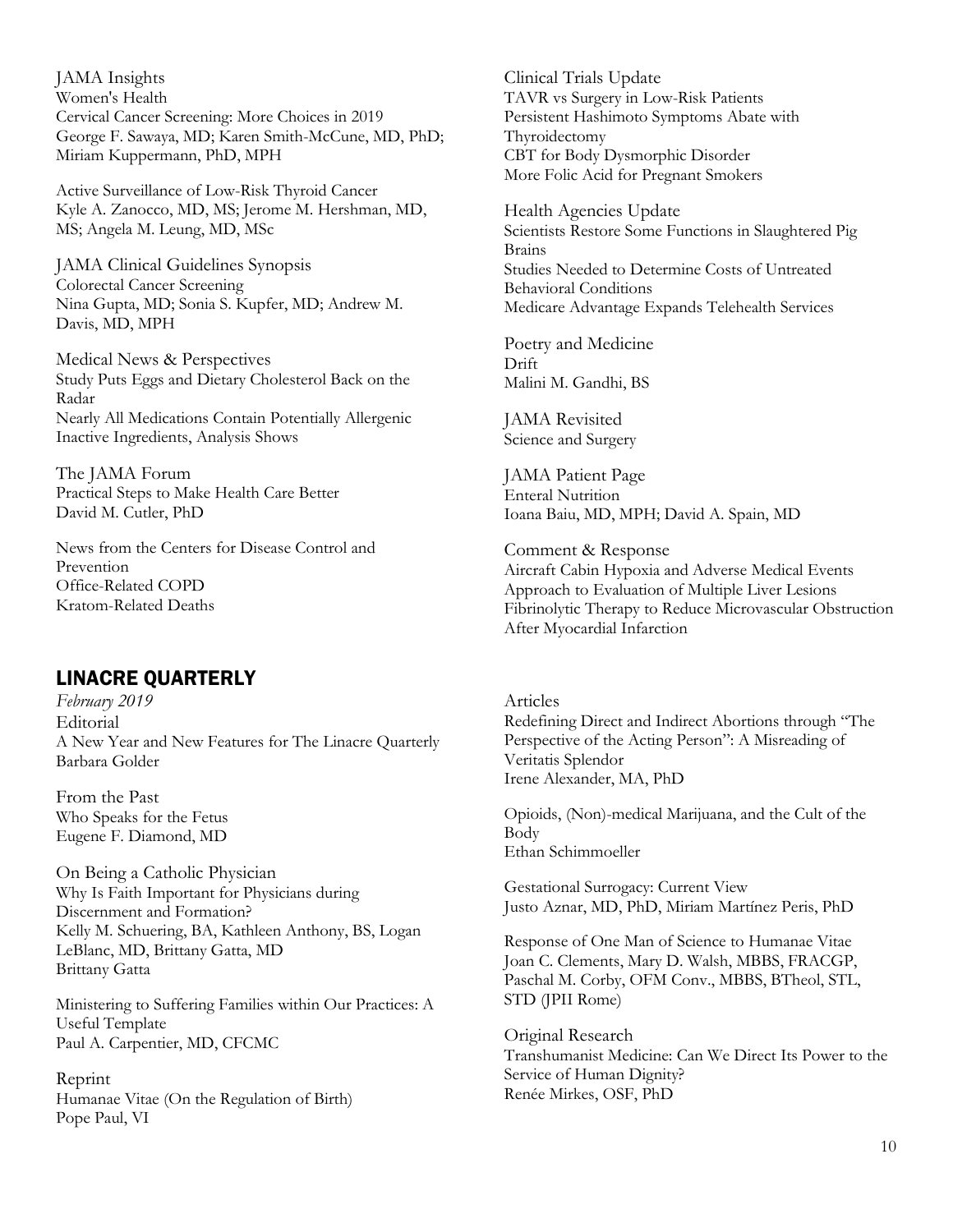A Quantitative Self-Assessment of Seminarians' Response to a Curriculum Addition on Marriage, Sexuality, FertilityCare, and Naprotechnology: The Kenrick– Glennon Experience (2006–2015) K. Diane Daly, RN, CFCE, Edward Richárd, MS, ThM, JD, Thomas W. Hilgers, MD, Dip. ABOG

Paralyzed by Prices: An Analysis of Price Theory within the Context of Health Care Paul Babcock, DBe, MS, BA

Human Embryonic Stem Cell Research, Abortion, and Publication Bias in the New England Journal of Medicine Fritz Baumgartner, MD

#### FAQs

Response to Q&A Request: Counseling Adolescent Girls about Abstinence and Not Using Contraceptives Hanna Klaus

How Should My Practice of Medicine Be Different Because of My Catholic Faith? James McTavish, FMVD, MD

# L'OSSERVATORE ROMANO

*May 3, 2019* God tempts no one: At the General Audience the Holy Father continues the catechesis on the Lord's Prayer

Appeal for religious in Libya: Regina Caeli

Apostolic Journey to Bulgaria and Republic of North Macedonia

The Bible is the living and life-giving Word: Pope's discourse to the Catholic Biblical Federation

No to barriers and prejudices against the deaf: To the Italian Education of Associates for the Deaf

*May 10, 2019* Land of encounter: Apostolic Journey to Bulgaria and the Republic of North Macedonia

Editorial: The Pope and the crossroads of Europe

New norms for the whole Church regarding abuse: Motu Proprio 'Vos estis lux mundi' Andrea Tornielli

In the footsteps of John XXIII: Video message to the people of Bulgaria

Physician Conscience and Patient Autonomy: Are They Competing Interests? Christopher M. Radlicz, MS, MPH, Ashley K. Fernandes, MD, PhD

What Is the Morally Acceptable Way of Ordering a Sperm Count as Part of the Evaluation of Infertility?

Book Reviews Book Review: Hippocrates' Oath and Asclepius' Snake: The Birth of the Medical Profession Roger R. Hesselbrock, MD

Book Review: A Brief, Liberal, Catholic Defense of Abortion Christian D. Washburn, PhD

The Last Word On Suffering and the Opioid Crisis Michael Cummins

An antidote to the marketing of resentment: An interview with Marilynne Robinson Andrea Monda

Literature is subversive like the Gospel: Marilynne Robinson and theologian Rowan Williams of Wheaton College

The struggle between good and evil that rages in the heart

On accession to the Chrysanthemum Throne: Pope Francis' well wishes to Emperor Naruhito

A freely given act of social responsibility: Pope Francis encourages organ donation

The Church in Africa, seed of hope: Prayer intention for May

Do not close the heart to those knocking at the door: To authorities, representatives of civil society and diplomatic corps

Differences are not an obstacle to unity: The Pontiff to the Holy Synod of the Bulgarian Orthodox Church

God calls, surprises and loves: Pope presides Eucharistic celebration in Bulgaria's capital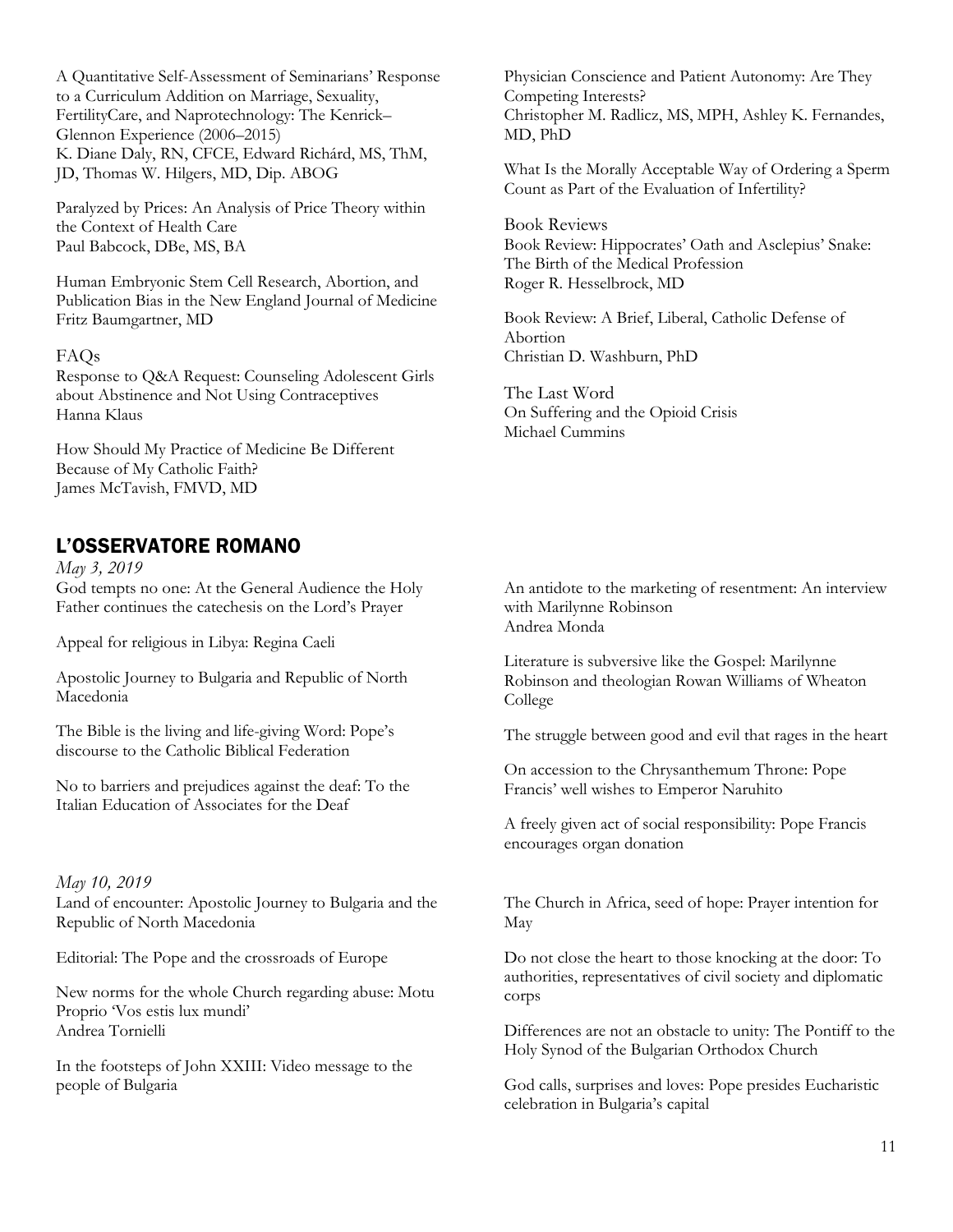Land of encounter: Sunday's Regina Caeli

The Christian identity card: Mass celebrating First Communion in Rakovski

The Church is a home with open doors: Encounter with the Catholic community in Rakovski

Peace is a gift and a task for all: Meeting with Bulgaria's interfaith leaders

European integration with respect for diversity and rights: In the Republic of North Macedonia the Pope emphasizes the country's multiethnic and multicultural richness

#### *May 17, 2019*

To endow the economy with a soul: The Pontiff convokes March 2020 meeting in Assisi

Called to serve the People of God: Pope Francis ordains nineteen priests

A cry against evil: The Pope speaks about the final invocation of the Our Father

Cardinal Sfeir dies: Former Patriarch of Antioch for Maronites in Lebanon

Fight against the recrudescence of anti-Semitism: To participants in a meeting on Jewish-Catholic dialogue

To endow the economy with a soul: The Pontiff invites young economists and entrepreneurs to meet in Assisi

Sharing a common effort: Cardinal Wuerl on the 35 years of diplomatic relations between the US and the Holy See

Fostering the spirit of fraternity: Francis expresses his gratitude

Promulgation of Decrees: Congregation for the Causes of Saints

A round of applause for mothers: The Holy Father pays tribute

#### *May 24, 2019*

Courage to call God "Father": Prayers for Catholics in China and for a nun killed in Central African Republic

The cry of all Christians: Pope Francis offers a message for Anglican prayer initiative

Regina Caeli: Love overcomes barriers and creates bridges

The right to education includes the poor: Pope Francis to Society founded by John Baptist de La Salle

Attentive to the cry of the poor and the least: Visit to Mother Teresa Memorial

Hunger for fraternity and mercy: Mass in Skopje's Macedonia Square

Do not be afraid to dream: Ecumenical and interreligious meeting with young people in Skopje

Never lose the ability to caress: Meeting with priests and religious of North Macedonia

Pope recalls significant moments of his visit to the Balkans

Interview: With confidence in a new phase of cooperation – Cardinal Parolin speaks to 'Global Times' about the first fruits of the Provisional Agreement between the Holy See and China

No to wall-building nationalism and racism: Pope renews appeal to welcome of migrants and emphasizes multilateralism

Solidarity is a moral imperative: The Pontiff addresses a conference on our common seas

Called to promote human fraternity: Message to Muslims for Ramadan

For the dignity and equal rights of women and girls: Message to Buddhists for Vesakh

you are not second-class citizens: Prayer meeting with Roma and Sinti

Dedicated to self-sacrifice for the holiness of priests: María Concepcíon Cabrera beatified in Mexico City Angelo Becciu

Pope authorizes pilgrimages of Medjugorje

Choosing the least: Audience with the Society of African Missions

Rediscover the roots of solidarity in Europe: Holy Father to members of the European Food Banks Federation

Conference on Jesus and the Pharisees: An Interdisciplinary Reappraisal

Love of neighbor at the heart of Catholic-Jewish relations: Pontiff to the Pontifical Biblical Institute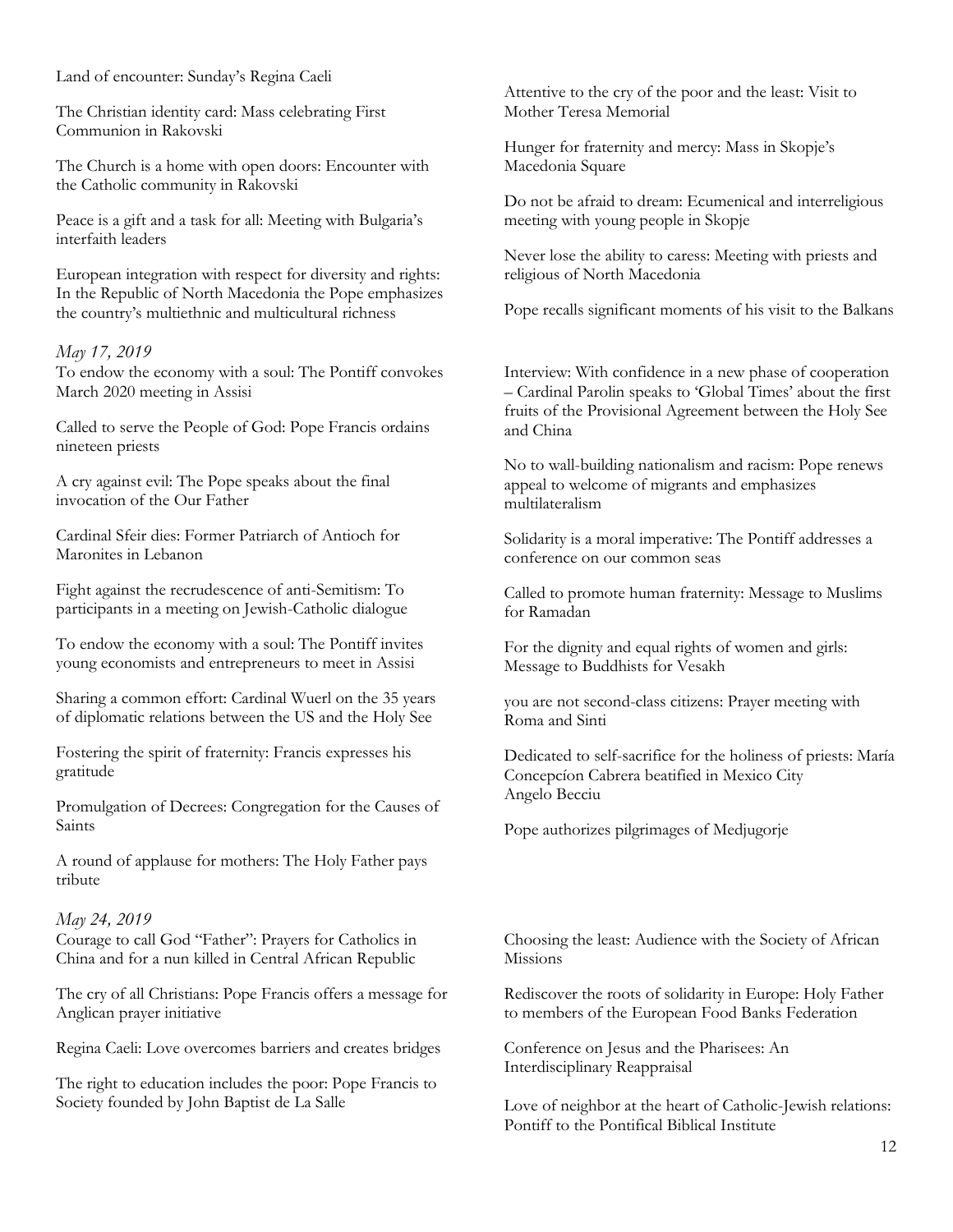How to avoid homilies of hate Amy-Jill Levine

A courageous apostle of the Gospel: Feats of Saint Paul VI on 29 May Robert Sarah

Creativity in charity and fidelity to the charism: Pope to the International Union of Superiors General

*May 31, 2019* Let's walk together: Pope Francis arrives in Romania

The logic of welcoming love

It is never licit to eliminate a human life: Francis emphasizes 'no' to abortion

A common plan for survival of the planet: The Pope addresses finance ministers on climate change

The marginalization and exclusion of refugees is a sign of moral decline

# NEW ENGLAND JOURNAL OF MEDICINE

*May 2, 2019* Perspective Building on the ACA to Achieve Universal Coverage M. Fiedler, H.J. Aaron, L. Adler, P.B. Ginsburg, and C.L. Young

A New Safe Harbor — Turning Drug Rebates into Discounts in Medicare Part D W.F. Gellad, M. Ennis, and C.C. Kuza

Count Your Blessings B.M. Reilly

Responding to Evolving Abortion Regulations — The Critical Role of Primary Care J. Beaman and D. Schillinger

Original Articles Transcatheter Aortic-Valve Replacement with a Balloon-Expandable Valve in Low-Risk Patients M.J. Mack and Others

Transcatheter Aortic-Valve Replacement with a Self-Expanding Valve in Low-Risk Patients J.J. Popma and Others

Tau Positron-Emission Tomography in Former National Football League Players R.A. Stern and Others

Meeting of the International Catholic-Jewish Liaison Committee

Respect for human rights and protection of local populations: To participants in a meeting on the mining industry

General Audience: Courage to address God as 'Father' – Pope Francis concludes catechesis on the Lord's Prayer

Fraternal dialogue to create avenues of peace: With new Ambassadors Pope encourages ongoing efforts to overcome situations of conflict

Responding to the crisis caused by climate change: Message of the Dicastery for Promoting Integral Human Development on the fourth anniversary of Laudato Si' Peter Kodwo Appiah Turkson

Salvation is a freely given gift: Pope Francis begins a new series of catecheses on the Acts of the Apostles

Anti-BCMA CAR T-Cell Therapy bb2121 in Relapsed or Refractory Multiple Myeloma N. Raje and Others

Clinical Practice Hypoparathyroidism R.I. Gafni and M.T. Collins

Review Article Frontiers in Medicine: Stem Cells in the Treatment of Disease H.M. Blau and G.Q. Daley

Images In Clinical Medicine Tick Attached to the Tympanic Membrane D. Kasle and E. Waldman

Cutis Verticis Gyrata Associated with Acromegaly M. Parolin and F. Dassie

Clinical Problem-Solving Repetition G.W. Strohbehn, G. Dhaliwal, H. Paulson, J. Murray, and S. Saint

Editorials Informed Shared Decisions for Patients with Aortic **Stenosis** C.M. Otto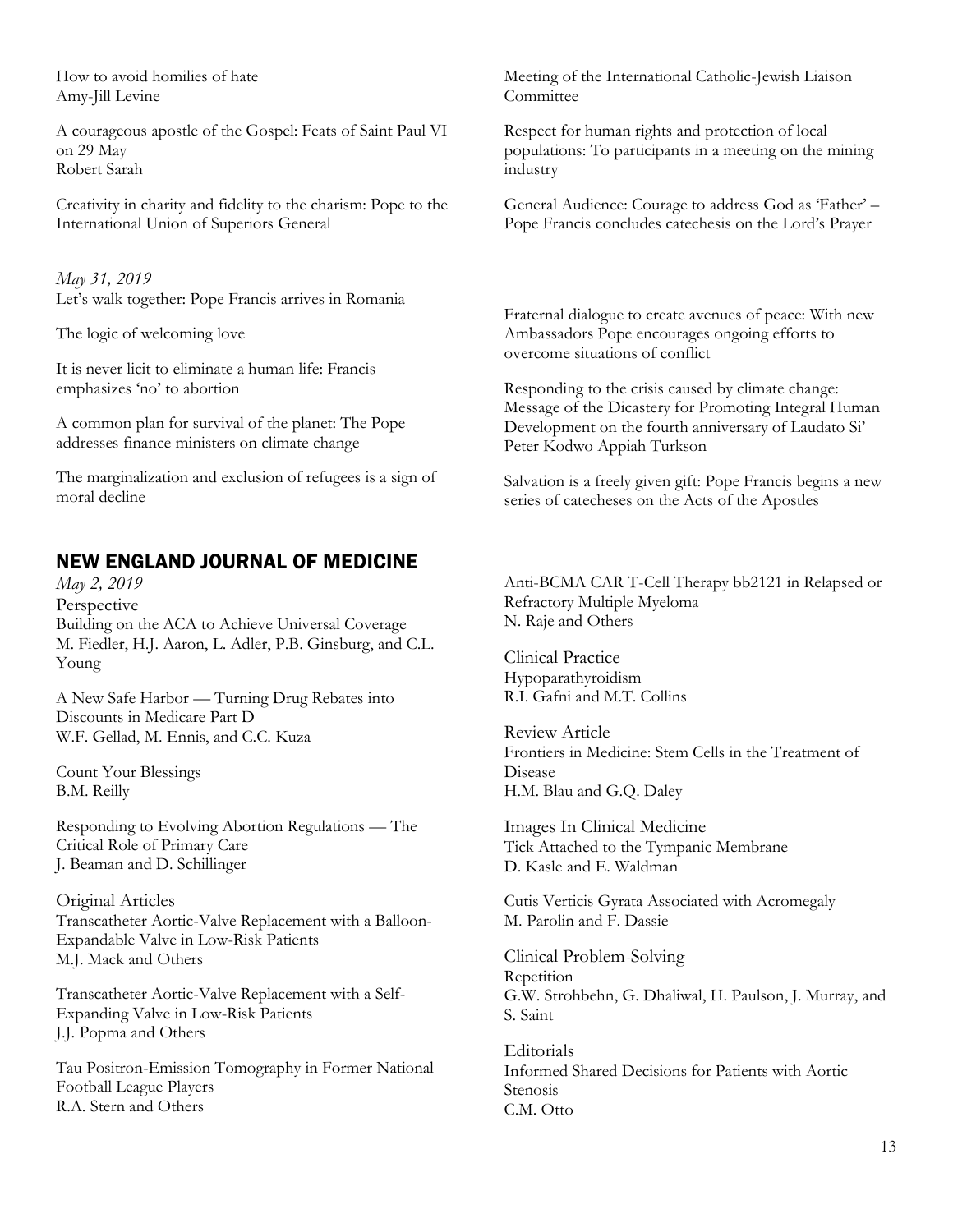Links in the Chain of Chronic Traumatic Encephalopathy A.H. Ropper

Correspondence Transcatheter Aortic-Valve Replacement — 10 Years Later Effects of Aspirin in the Healthy Elderly A Randomized Trial of Endometrial Scratching before In Vitro Fertilization

*May 9, 2019* Perspective Preying on Prescribers (and Their Patients) — Pharmaceutical Marketing, Iatrogenic Epidemics, and the Sackler Legacy S.H. Podolsky, D. Herzberg, and J.A. Greene

Stopping the Gaps in Epidemic Preparedness J.J. Farrar

Physician Participation in Lethal Injection D.W. Denno

At Baseline P.A. Bergl

Original Articles Thrombolysis Guided by Perfusion Imaging up to 9 Hours after Onset of Stroke H. Ma and Others

Transmission of Nipah Virus — 14 Years of Investigations in Bangladesh B. Nikolay and Others

A Randomized Trial of Progesterone in Women with Bleeding in Early Pregnancy A. Coomarasamy and Others

Antibody-Based Ticagrelor Reversal Agent in Healthy Volunteers D.L. Bhatt and Others

Brief Report: Mesenchymal Hamartoma of the Liver and DICER1 Syndrome M. Apellaniz-Ruiz and Others

Review Article Chronic Kidney Disease of Unknown Cause in Agricultural Communities R.J. Johnson, C. Wesseling, and L.S. Newman

Haloperidol and Ziprasidone for Treatment of Delirium in Critical Illness Prednisone for Prevention of Paradoxical Tuberculosis-Associated IRIS Caplacizumab for Acquired Thrombotic Thrombocytopenic Purpura The Neuroscience of Drives for Food, Water, and Salt

Videos in Clinical Medicine How to Perform an Elliptical Excision of the Skin T.J. Saun, J. Truong, S.P. Dev, and K. Wanzel

Images in Clinical Medicine Metastatic Uveal Melanoma L. Everett and T. Copperman

A Pulsatile Abdominal Mass M. Elens and R. Verhelst

Case Records of The Massachusetts General Hospital Case 14-2019: A 44-Year-Old Man with Neck Pain and Swelling P.J. Saylor, D.M. Dudzinski, D.P. Mendoza, and K. Glomski

Editorials Image-Guided Intravenous Alteplase for Stroke — Shattering a Time Window R.S. Marshall

Progesterone for Threatened Abortion M.F. Greene

Clinical Implications of Basic Research The Link between Hematopoiesis and Atherosclerosis M.P.J. de Winther and E. Lutgens

Correspondence Cumulative Probability of Receiving an Antibiotic Prescription over Time Imputability of Adverse Events to Anticancer Drugs Tafenoquine versus Primaquine to Prevent Relapse of Plasmodium vivax Malaria One-Year Outcomes after PCI Strategies in Cardiogenic Shock Marine n–3 Fatty Acids and Vitamin D Supplementation and Primary Prevention Dapagliflozin and Cardiovascular Outcomes in Type 2 Diabetes Lactobacillus for Gastroenteritis in Children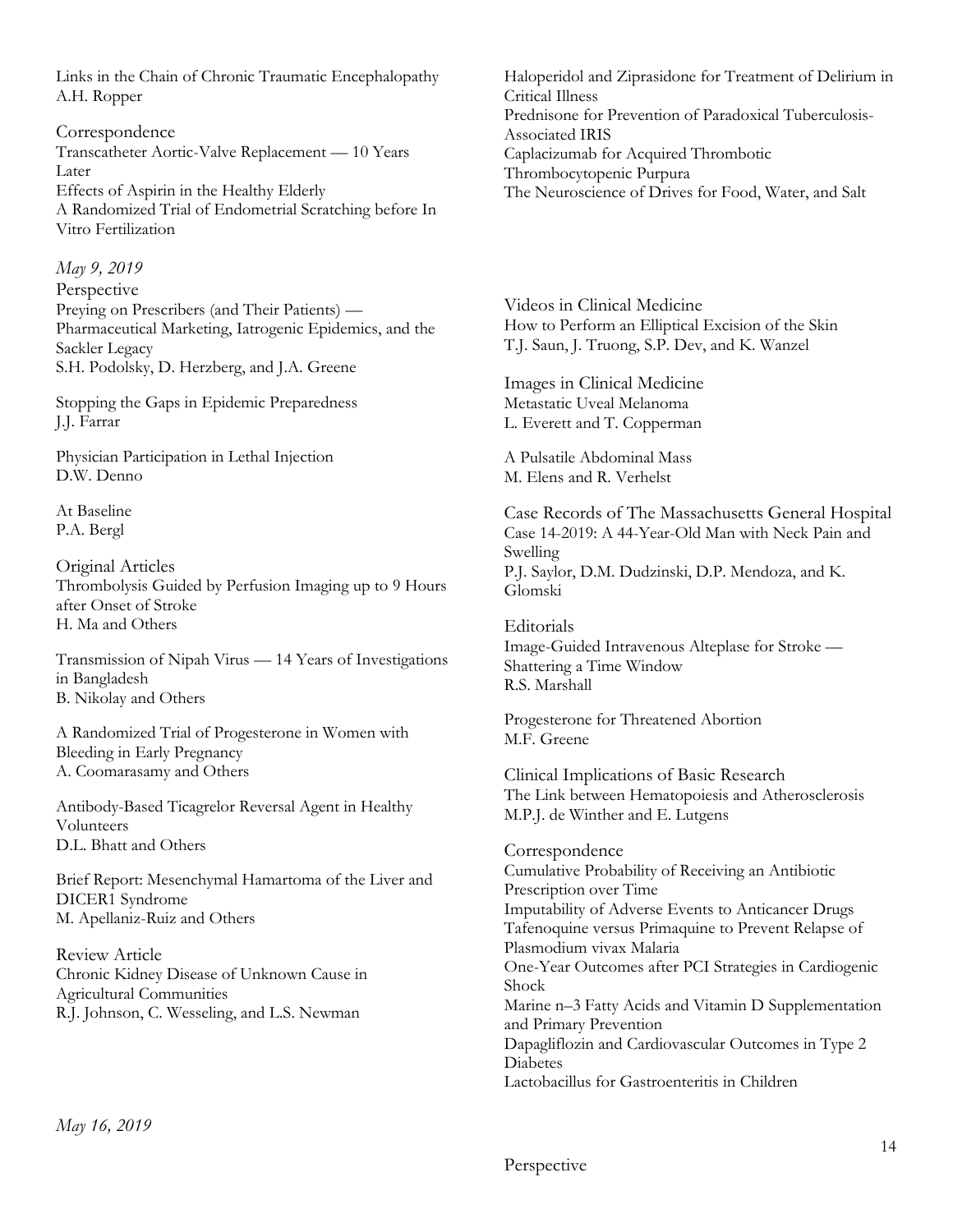*May 16, 2019* 

Perspective

Case Studies in Social Medicine: The Power and Limits of Classification — A 32-Year-Old Man with Abdominal Pain

D. Stroumsa, E.F.S. Roberts, H. Kinnear, and L.H. Harris

Big Data and the Intelligence Community — Lessons for Health Care K. Vigilante, S. Escaravage, and M. McConnell

Toward Facilitated Self-Service in Health Care D.A. Asch, S. Nicholson, and M.L. Berger

Original Articles Antibacterial Envelope to Prevent Cardiac Implantable Device Infection K.G. Tarakji and Others

Dabigatran for Prevention of Stroke after Embolic Stroke of Undetermined Source H.-C. Diener and Others

Genomic Mismatch at LIMS1 Locus and Kidney Allograft Rejection N.J. Steers and Others

Alpelisib for PIK3CA-Mutated, Hormone Receptor– Positive Advanced Breast Cancer F. André and Others

Review Article Muco-Obstructive Lung Diseases R.C. Boucher

*May 23, 2019*  Perspective AIDS in America — Back in the Headlines at Long Last W.M. El-Sadr, K.H. Mayer, M. Rabkin, and S.L. Hodder

Lessons from Scott County — Progress or Paralysis on Harm Reduction? S. Kishore, M. Hayden, and J. Rich

Realizing the Value of Community Health Workers — New Opportunities for Sustainable Financing A. Lapidos, J. Lapedis, and M. Heisler

Pharmaceutical Protections in U.S. Trade Deals — What Do Americans Get in Return? T. Bollyky and A.S. Kesselheim

Nasal High-Flow Therapy for Newborn Infants in Special Care Nurseries B.J. Manley and Others

Images In Clinical Medicine Liver Involvement in Autosomal Dominant Polycystic Kidney Disease M.E. Adin

Tornwaldt's Cyst C.-Y. Huang and B.-H. Kang

Case Records of The Massachusetts General Hospital Case 15-2019: A 55-Year-Old Man with Jaundice E.A. Schaefer, M.A. Anderson, A.Y. Kim, and M.M. Sfeir

**Editorial** Cardiac Devices Enveloped with an Ounce of Prevention F. Perez and R.A. Bonomo

Clinical Decisions "Doctor, Should I Keep Taking an Aspirin a Day?" A. Fernandes, J.W. McEvoy, and S. Halvorsen

Correspondence Mitochondrial Donation — Which Women Could Benefit? E-Cigarettes versus Nicotine-Replacement Therapy for Smoking Cessation Percutaneous Repair for Secondary Mitral Regurgitation Transcatheter Mitral-Valve Repair in Patients with Heart Failure Organoids — Preclinical Models of Human Disease More on Long-Term Effects of Finasteride on Prostate Cancer **Mortality** 

Review Article Global Elimination of Chronic Hepatitis D.L. Thomas

Images In Clinical Medicine Question-Mark Appearance of the Colon P.T. Masiakos and P.W. Wales

Dipylidium caninum Infection C.A. Hogan and H. Schwenk

Case Records Of The Massachusetts General Hospital Case 16-2019: A 53-Year-Old Man with Cough and Eosinophilia R.P. Simmons, D.M. Dudzinski, J.-A.O. Shepard, R.M. Hurtado, and K.C. Coffey

Clinical Implications Of Basic Research Neuromodulation of Urinary Tract Function T.M. Kessler, L.A. Birder, and P. Gomery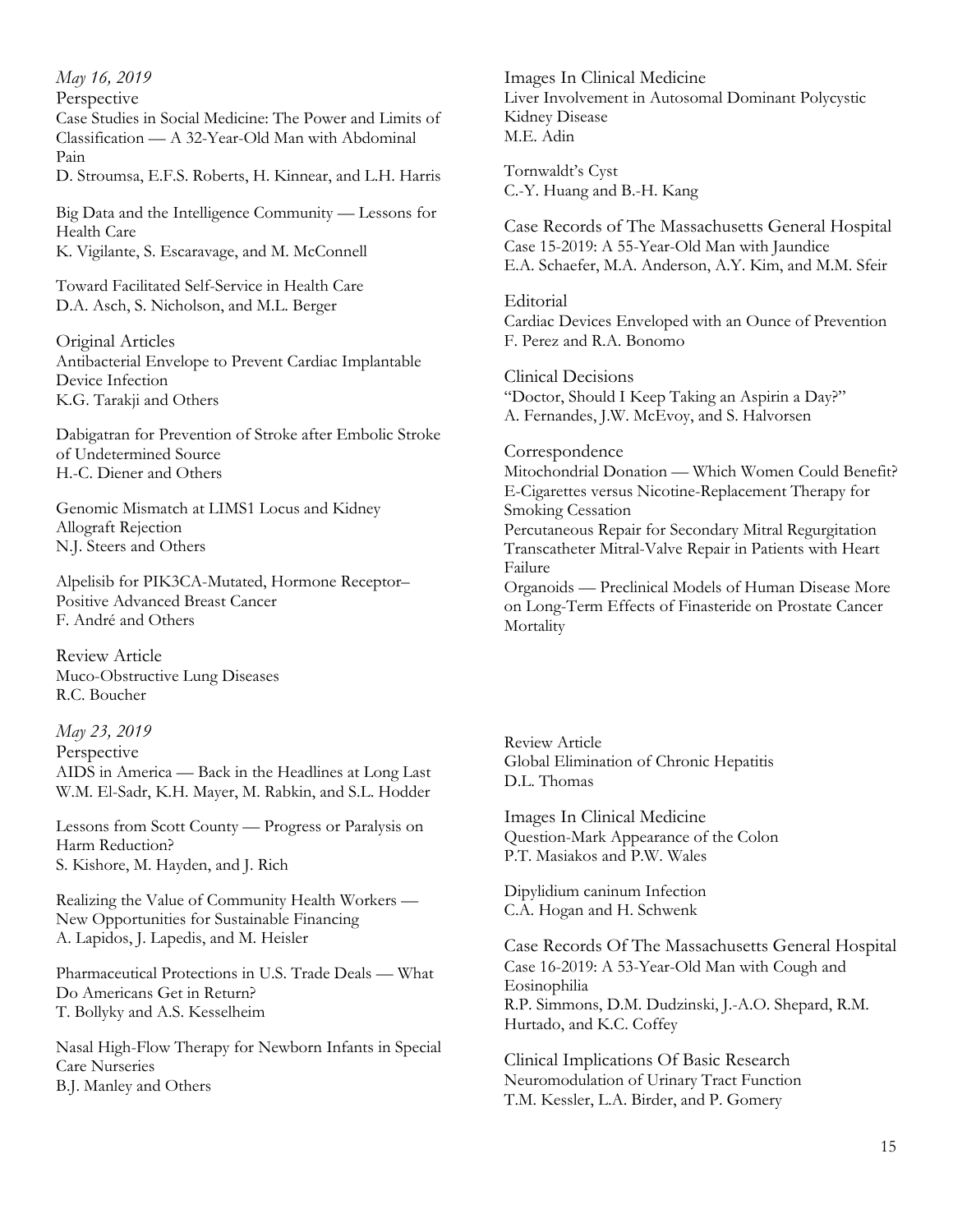Correspondence Active Surveillance for Low-Risk Prostate Cancer in Black Patients Omadacycline for Bacterial Infections Alirocumab after Acute Coronary Syndrome

*May 30, 2019*  Perspective The Case of Juliana v. U.S. — Children and the Health Burdens of Climate Change R.N. Salas, W. Jacobs, and F. Perera

A Temporizing Solution to "Artemisinin Resistance" J. Wang and Others

Disability Inclusion — Moving Beyond Mission **Statements** B. Swenor and L.M. Meeks

Dangers of Diagnostic Overshadowing L.I. Iezzoni

Original Articles Ibrutinib and Venetoclax for First-Line Treatment of CLL N. Jain and Others

Daratumumab plus Lenalidomide and Dexamethasone for Untreated Myeloma T. Facon and Others

A New Segmented Virus Associated with Human Febrile Illness in China Z.-D. Wang and Others

Open versus Endovascular Repair of Abdominal Aortic Aneurysm F.A. Lederle and Others

Five-Year Outcomes of Gastric Bypass in Adolescents as Compared with Adults T.H. Inge and Others

Review Article Contrast-Associated Acute Kidney Injury R. Mehran, G.D. Dangas, and S.D. Weisbord

## **ORIGINS**

*May 2, 2019*  Easter Vigil Homily Pope Francis

Easter Message Urbi et Orbi Pope Francis

Diagnostic Utility of Exome Sequencing for Kidney Disease Case 5-2019: A Woman with Delusional Thinking and Paresthesia of the Right Hand Aspiration Pneumonia

Images In Clinical Medicine Coronary Arteritis in IgG4-Related Disease J. de la Fuente and J. Bird

A STEMI Mimic D. Yu and J.E.A. Blair

Interactive Medical Case A Disturbing Decline D.A. Braun, B. Simchowitz, G.V. Henderson, P.E. Sax, and A. Vaidya

Case Records Of The Massachusetts General Hospital Case 17-2019: A 44-Year-Old Man with Joint Pain, Weight Loss, and Chest Pain S.L. Arvikar, S.R. Schoenfeld, A.S. Fox, V.K. Tanguturi, and L.D. Stuart

**Editorials** Ibrutinib and Venetoclax — Doubling Down on CLL A. Wiestner

Initial Therapy in Older Patients with Multiple Myeloma J. Laubach

Seek and You Shall Find — Unknown Pathogens? N. Vasilakis and D.H. Walker

In Teens with Severe Obesity, Can Bariatric Surgery Wait until Adulthood? T.D. Adams

Correspondence Bedaquiline Microheteroresistance after Cessation of Tuberculosis Treatment Preventing Venous Thromboembolism in Patients with Cancer Postdischarge Infection Risk among MRSA Carriers Endoscopic versus Open Vein-Graft Harvesting for CABG

Chrism Mass Homily Pope Francis

Chrism Mass Homily Bishop David A. Zubik

Chrism Mass Homily Bishop Randolph R. Calvo